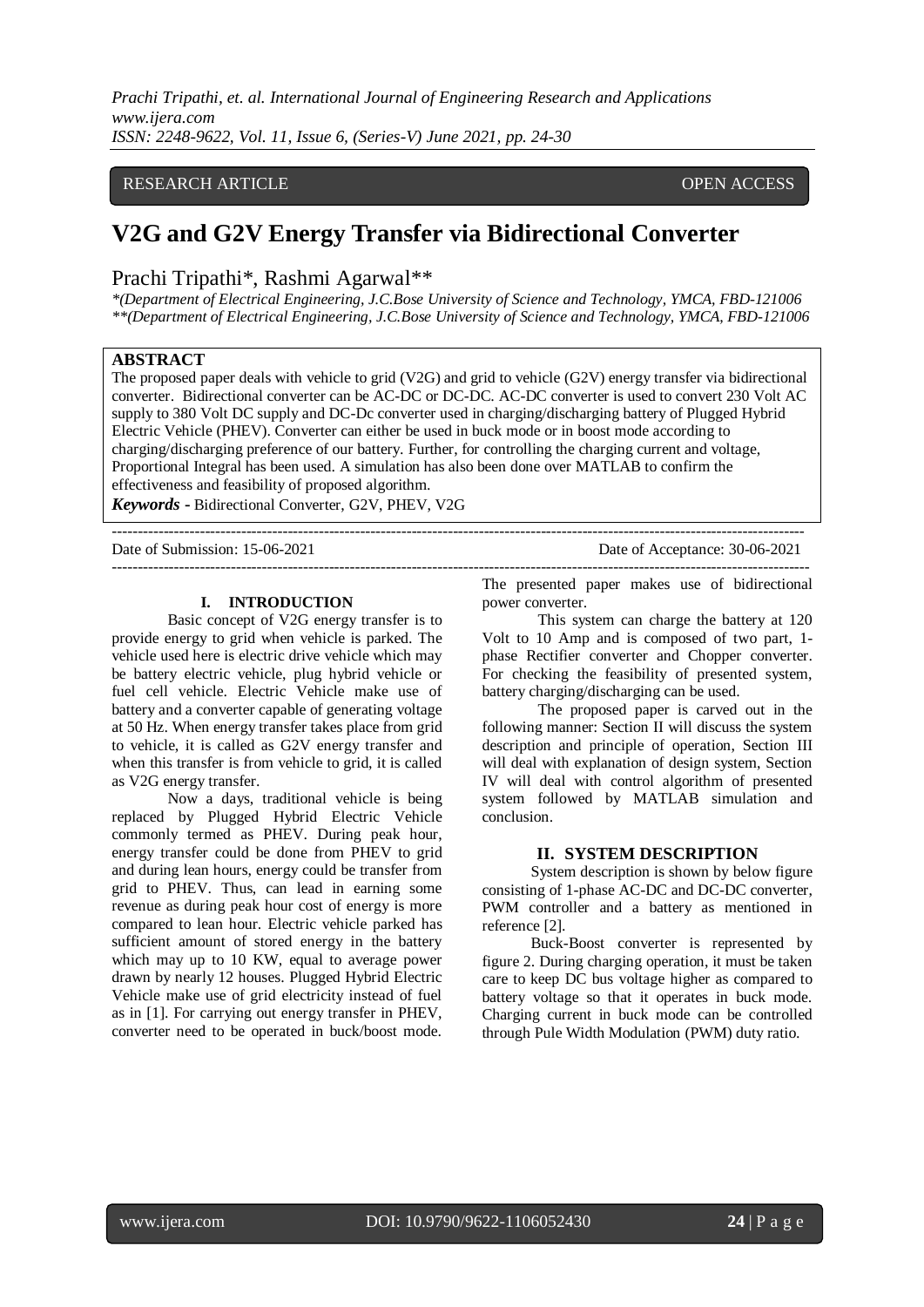





Fig. 2 Bidirectional DC-DC converter

#### *A. Interaction of Grid with AC-DC Converter*

For transferring energy from G2V and from V2G an interaction must be set up between grid and converter. For transfer of energy from Grid to converter, positive current direction is assumed. Grid voltage is given as

$$
v_s(t) = \sqrt{2}V_s \sin(\omega t) \tag{1}
$$

Where  $V_s(t) = rms$  grid voltage  $\omega$  = angular frequency in rad/sec.

Fundamental component of AC converter can be given as

$$
v_c(t) = \sqrt{2}V_c \sin(\omega t - \delta)
$$
 (2)

Where,  $V_c$  = Converter rms voltage.

Grid current can be represented by equation (3) as  $I_s(t) = \sqrt{2I_s \sin(\omega t - \theta)}$  $(3)$ 

Where,  $I_s(t)$  is grid source current.



Fig. 3 Grid Connected with Charger

As provided from Fig.  $4(a)$  to Fig.  $4(b)$  as in reference [3]-[4], real power is delivered to converter by grid whenever, converter voltage lags grid voltage and real power is supplied by converter to grid whenever, converter voltage lead grid voltage. As, both converter and grid voltage are sinusoidal in nature, grid current  $I_s$  (t) also become sinusoidal. Phase angle  $\theta$  is used here for determining the direction of reactive power.

Reactive power is sent to grid whenever  $\theta$ is positive and reactive power is delivered by the grid whenever  $\theta$  is negative. Inductive and Capacitive operating mode for charging is indicated by Fig.  $4(c)$  to Fig. 4 (f) as in reference [5]-[6].

Fig. 4 Different operating mode vector diagram: (a) $\&$ (b) Charging/Discharging (c) L- mode (d) Cmode (e) C-charging (f) L-charging



## **III. SYSTEM DESIGNING**

Various component used in designing the system are: 1-phase bidirectional converter and a battery storing device.

www.ijera.com DOI: 10.9790/9622-1106052430 **25** | P a g e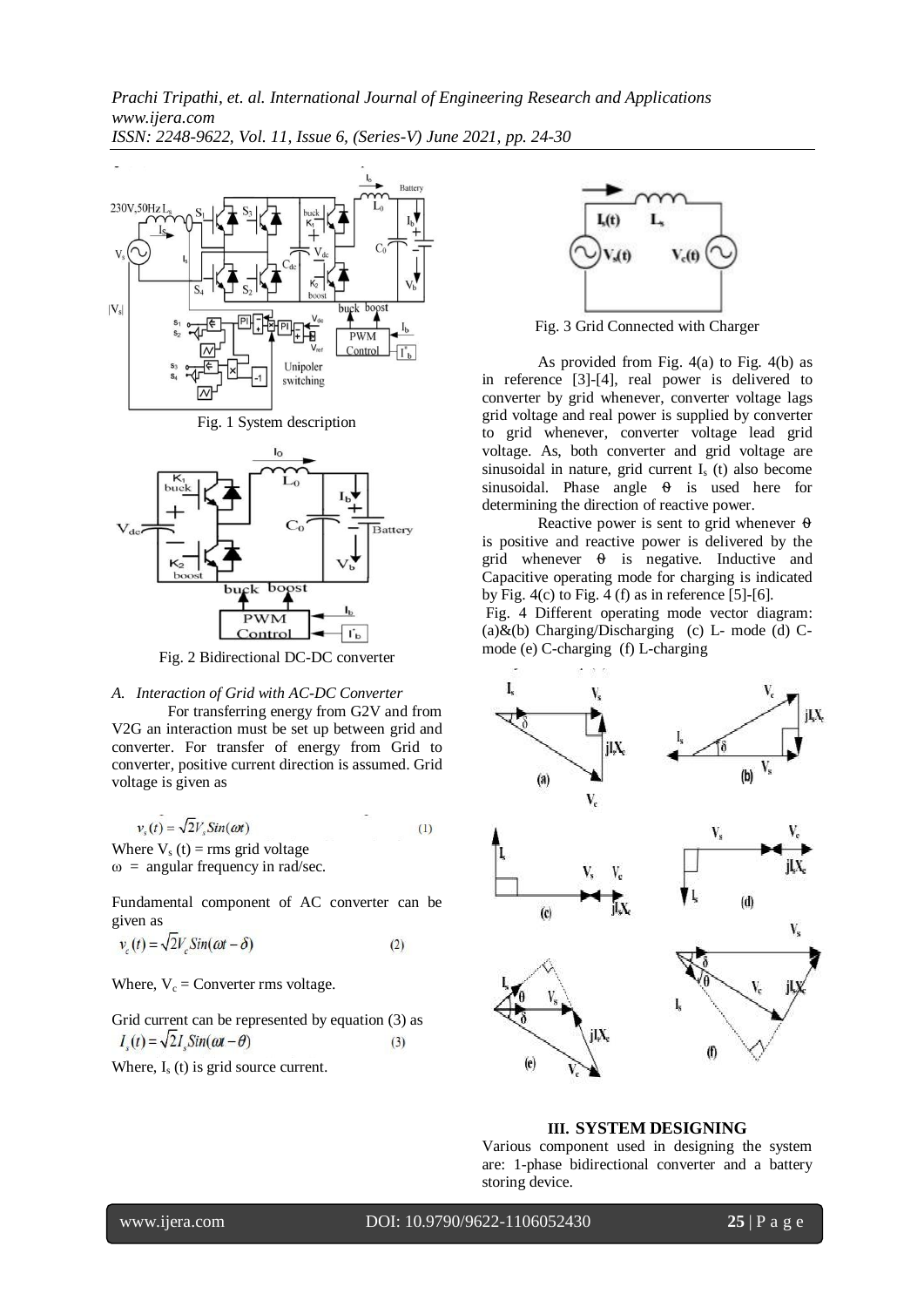#### A. *Designing of bidirectional Converter*

For bidirectional power flow, converters are being used which further helps in improving power quality of the system including grid and also result in power factor to be at higher side and reducing the value of Total Harmonic Distortion (THD). Here, we have designed a 3KW bidirectional AC-DC converter.

Fundamental voltage of converter is denoted by  $V_c$ and is given by equation (4) as

$$
V_c = \frac{mV_{dc}}{\sqrt{2}}\tag{4}
$$

Here, m (modulation index) = 0.9 and  $V_{dc}$  = 380 volt.,  $V_c$  value obtained by equation (4) as 241.86 Volt. Relation between  $V_c$  and  $V_s$  is given by equation (5) as

$$
V_c = \sqrt{V_s^2 + (I_s^2 * X_l^2)}
$$
 (5)

Where,  $V_s$  is grid rms voltage and is equal to  $230$ volt,  $I_s$  is the grid rms current. From equation  $(5)$ , value of grid inductance obtained is as 2.12 mH.

DC link capacitor can be represented by equation  $(6)$ as

$$
C_{dc} = \frac{I_{dc}}{2 * \omega * v_{deripple}} \tag{6}
$$

Value of DC link capacitor obtained by equation (6) is 1mF.

## B. *1-Phase Bidirectional DC-DC converter designing*

From Fig. 2, it is cleared that if we want buck operation switch  $K_1$  need to b used and if want to work in boost mode for boost mode operation switch  $K_2$  need to be used. In buck boost mode, frequency in term of inductance is given by equation (7) as

$$
f = \frac{1}{2 * P * L} \left( \frac{1}{\frac{1}{V_{de}} + \frac{1}{V_b}} \right)
$$
 (7)

Here, conversion power is denoted by P, input voltage is denoted by  $V_{dc}$ ,

Output voltage is denoted by Vb and switching frequency is denoted by f and its value is equal to 50 Hz. Here value of P is 3 Kw,  $V_{dc}$  is 380 Volt and  $V_{b}$ is 120 Volt, Value of L obtained from equation (7) by putting the above value is 1.9 mH as in reference [8]-[9].

#### C. *Battery Design*

Here, we have used Lead-acid battery as given in reference [10]. Thevenin equivalent of battery storage is denoted by Fig. 5. Equivalent capacitor  $C_{bb}$  can be given by equation (8)

$$
C_{bb} = (kWh*3600*1000)/\{0.5(V_{ocmax}^2 - V_{ocmin}^2)\}\tag{8}
$$

 $V_{\text{ocmax}} =$  Maximum Terminal Voltage at battery  $V_{\text{ocmin}} = \text{Minimum Terminal Voltage}$  at battery

From Fig. 5,  $R_s$  is battery equivalent resistance and is taken equal to 0.01ohm. Self discharging of battery is represented by a parallel circuit consist of  $R<sub>b</sub>$  and  $C<sub>bb</sub>$ . Value of  $R<sub>b</sub>$  chosen is 10KΩ, battery peak capacity is for 12 hour having 1.2 KW. Value of  $C_{bb}$  obtained by equation (8) is 14281 F after putting the above chosen value.



Fig. 5 Thevenin equivalent of storage battery

#### **IV. CONTROL ALGORITHM**

The Various block depicted in system description uses control algorithm which are depicted below by different section as:

A. *Control Algorithm of 1-Phase AC-DC Converter*

In this control algorithm, unipolar switching scheme is used, where carrier waveform used is in triangular waveshape and is compared with reference signals. The purpose of using PI controller is to track the reference voltage  $(V_{ref})$  and for minimizing the error  $V_e$  (k) which is generally a voltage, a control signal  $(I_P)$ . The combined relation among these are given by equation (9) as

$$
V_{\rm e}(k)=V_{\rm ref}(k)-V_{\rm dc}(k) \tag{9}
$$

t  $K_{th}$  instant,  $I_p$  (k) which is the output of controller is given by equation (10) as

$$
I_p^*(k) = I_p^*(k-1) + K_{pv} \{ V_e(k) - V_e(k-1) \} + K_{iv} V_e(k)
$$
\n(10)

Here,  $K_{pv}$  is used to depict proportional gain and  $K_{iv}$  is used to depict integral gain of controller, Current error in term of reference current  $(I_P^*(k))$  and sensed current  $I_P(k)$  is given by equation (11) as

$$
I_e(k) = I_p^*(k) - I_p(k)
$$
 (11)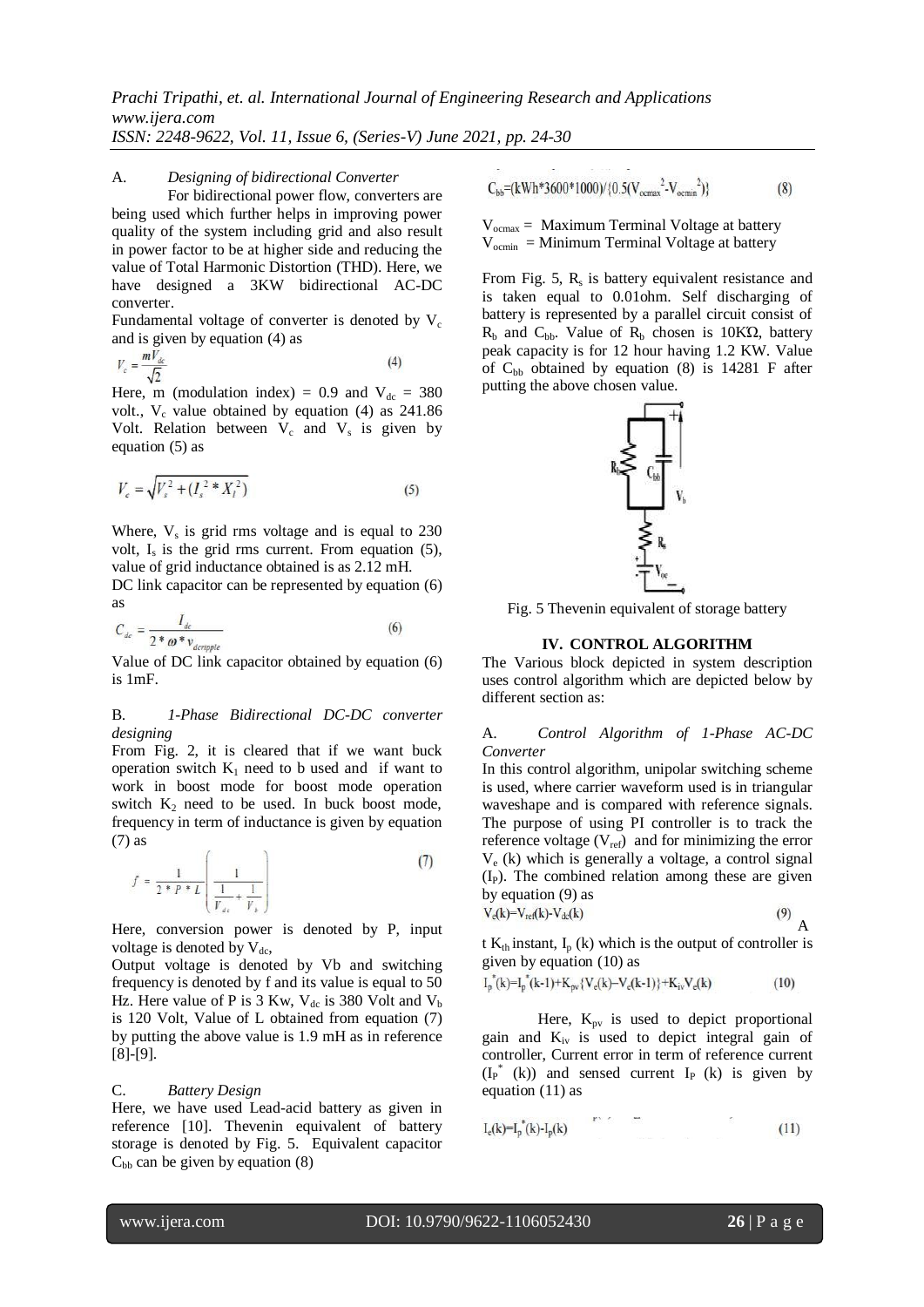For amplifying the current error mentioned in equation (11), gain "K" can be used The above current error can be used as

$$
V_{cs} = kl_c(k) \tag{12}
$$

B. *Control Algorithm of 1-Phase DC-DC Converter*

For controlling charging/discharging mode of battery, Pulse Width Modulation technique is proposed here. Output current of battery can be controlled by a Proportional Integral Controller. Function of PI voltage controller used here is tracking of reference current and to produce a control signal helpful in minimizing current error  $I_{eT}$  $(k)$  as:

$$
I_{\rm eT}(k)=I^*_{\rm b}(k)-I_{\rm b}(k)\tag{13}
$$

Headings PI controller output at Kth instant is given as:

 $V_T(k)=V_T(k-1)+K_{\text{av}}{I_{\text{eT}}(k)-I_{\text{eT}}(k-1)}+K_{\text{iv}}I_{\text{eT}}(k)$  $(14)$ 

Here,  $K_{pv}$  is used to depict proportional gain and  $K_{iv}$ is used to depict integral gain of controller.

## **V. MATLAB MODELLING**

MATLAB model of proposed system is shown by Fig. 6. This proposed model make use of 1-phase bidirectional converter designed for power of 3.8 KW. DC-DC converter is used in charging/discharging purpose of battery of plugged hybrid electric vehicle. Battery energy storage system used here consist of 1.32 KW having voltage variation from 106 volt-136 volt



# **VI. RESULT AND DISCUSSION**

Result obtained from the MATLAB model of proposed system are given from Fig. 7 to Fig. 9. Current obtained here is sinusoidal and in phase with grid voltage thus making the system to operate at unity power factor by eliminating the current harmonics. When power is delivered to grid, injected current has 180degree phase difference compared to grid voltage. It is to note that, zero crossing of injected current and grid voltage matches each other.Charging and Discharging of plugged hybrid electric vehicle can be easily understood through Fig. 7 obtained from the simulation result of MATLAB model.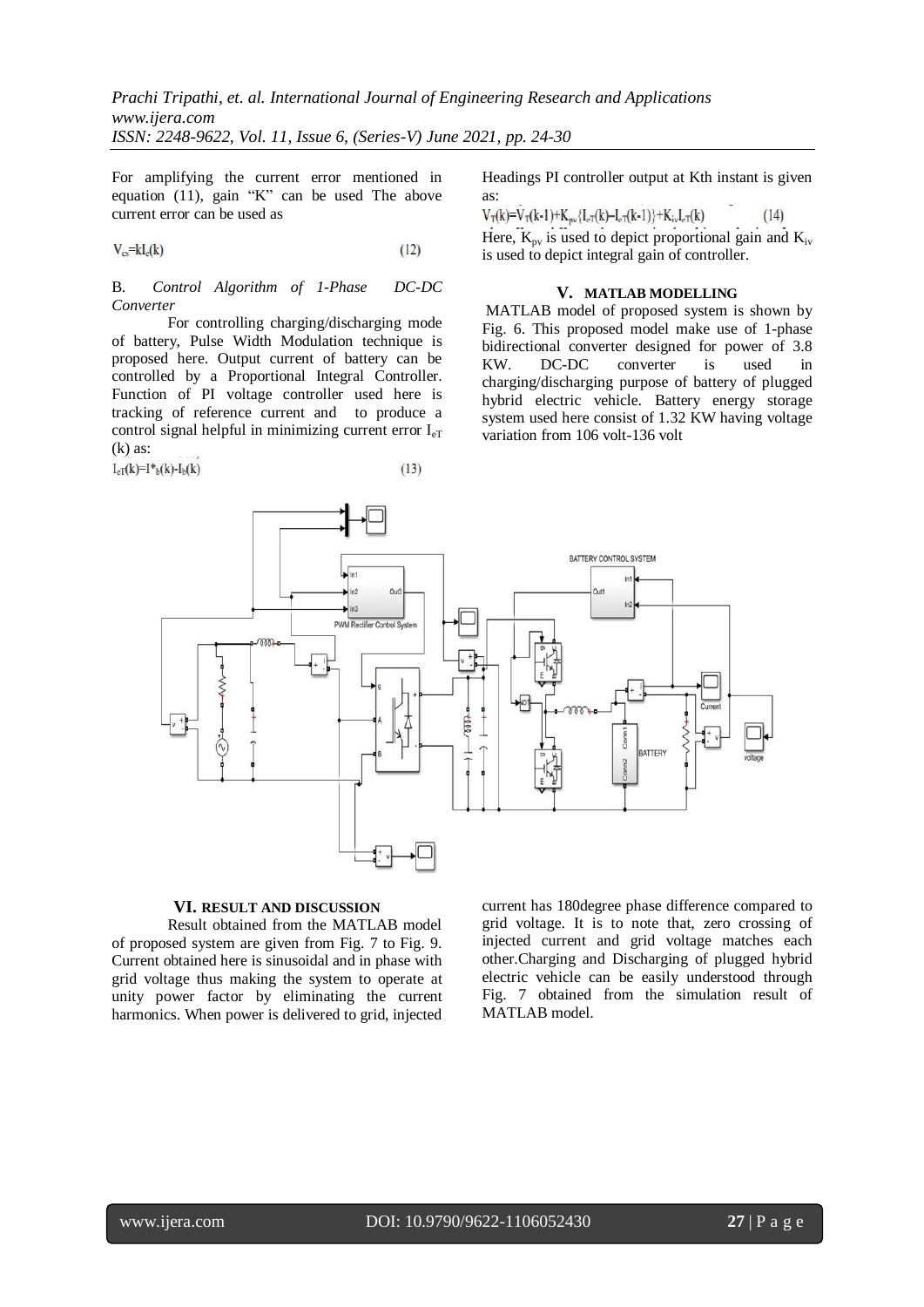

Fig. 7 Plugged Hybrid Electric Vehicle – Charging and Discharging Result



Fig. 8 Plugged Hybrid Electric Vehicle – Charging and Discharging Mode

From the above result obtained, it can be concluded that, converter maintains 380 Volt even if voltage transient occurred during load changing condition. When battery charges, voltage increases and when it discharge voltage get decrease which

can be seen from Fig. 8 respectively having time from 1.35 second to 1.45 second. From Fig. 9, at 1.9 second, discharging mode can be seen and at same time, current has 180 degree phase shift.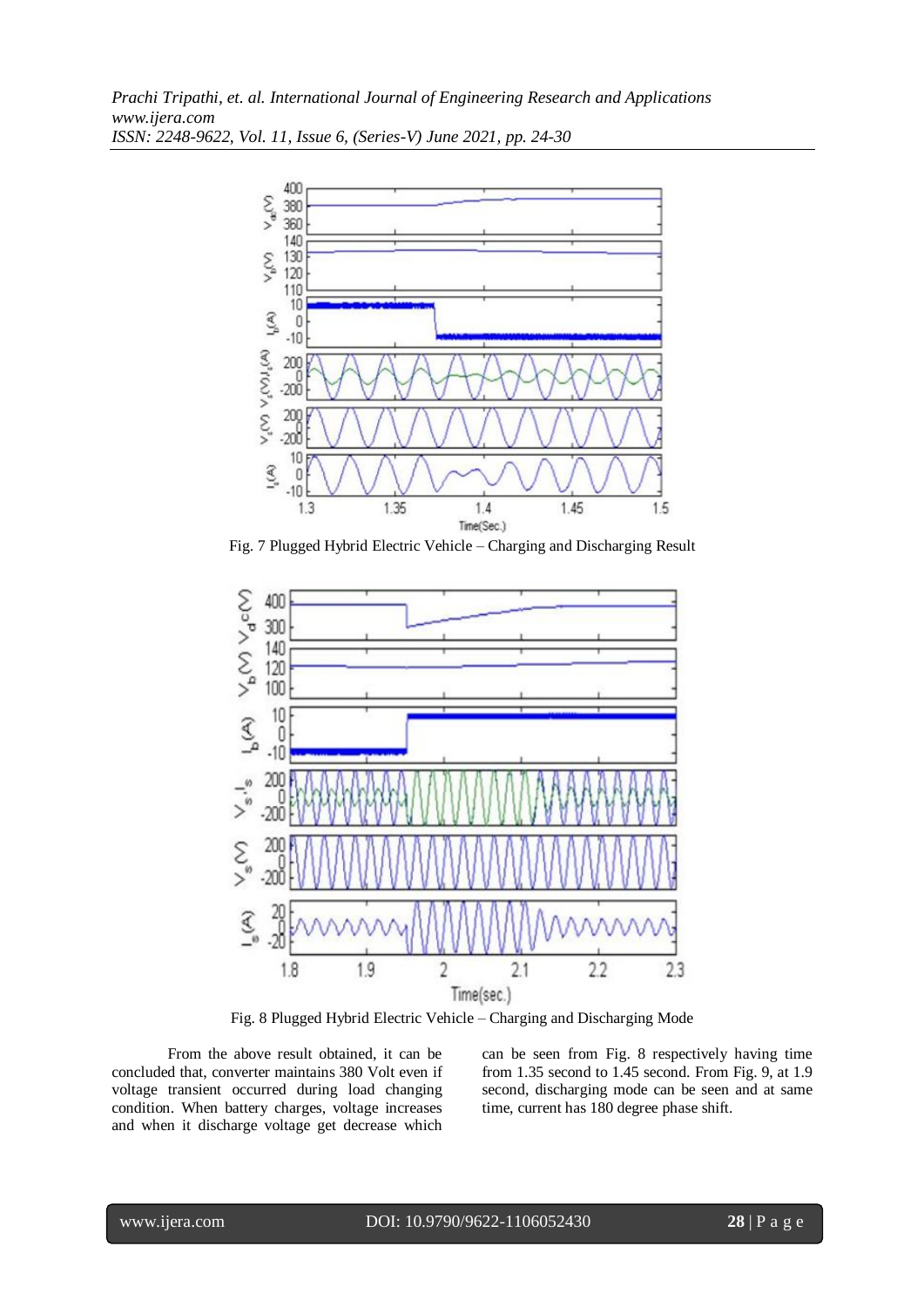

Fig. 9 Plugged Hybrid Electric Vehicle – Charging and Discharging operation at unity power factor

Total Harmonic Distortion of proposed system is obtained as shown by Fig. 10 and Fig. 11 respectively, where it can be concluded that, THD

obtained by proposed system also satisfy the IEEE standard 519 and 1547 i.e below 5%.







Fig. 11 THD Calculation – Charging Mode